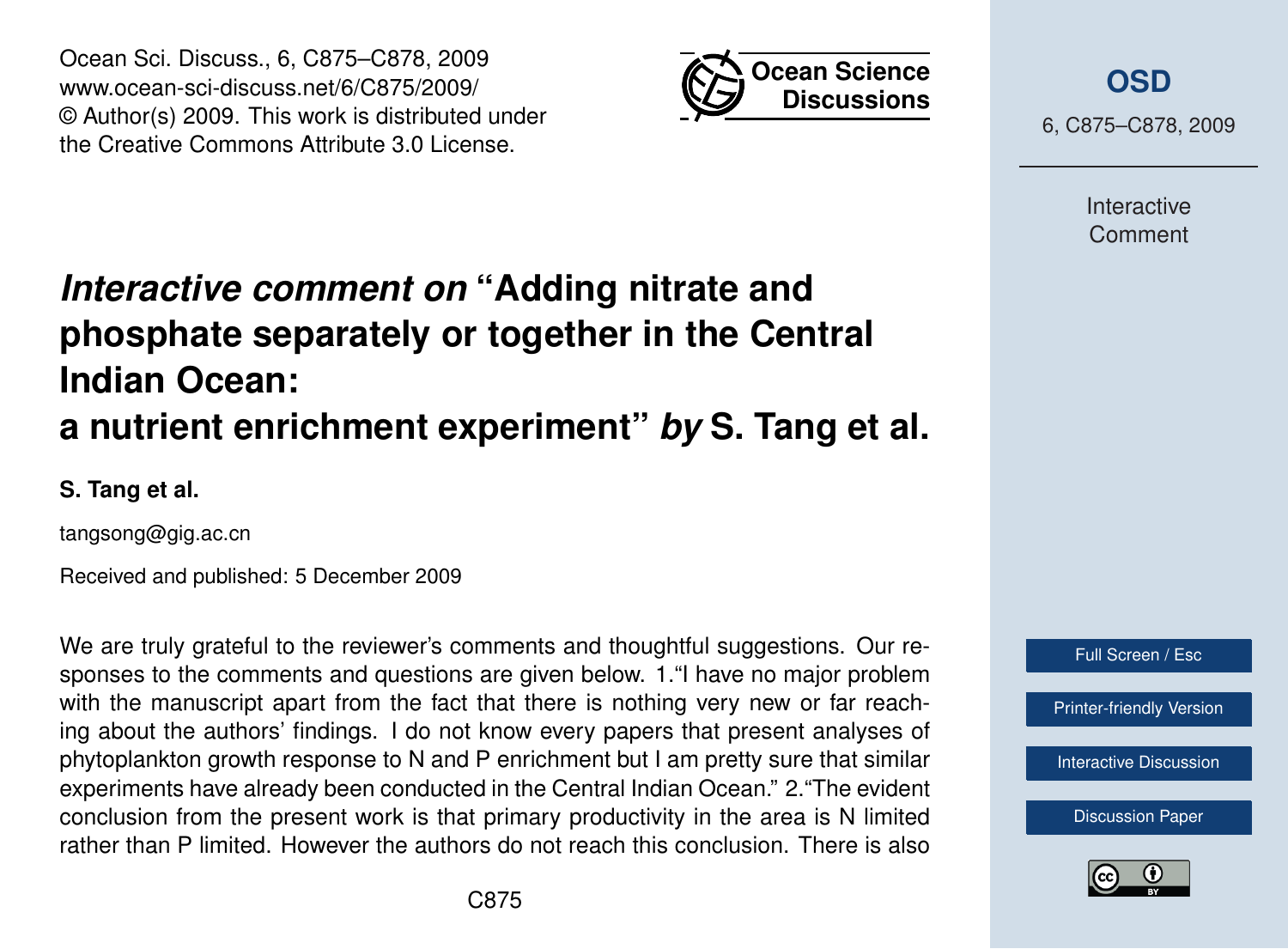very little discussion of the relevance of their results in the context of previous works, for example in the debate about the relative importance of P and N for phytoplankton growth."

Firstly, our work provided new materials for the study of nutrient limiting on phytoplankton growth. Authors have searched titles and abstracts of publications on web of ScienceDirect and ISI Web of Science using key words such as enrichment, experiment, Indian Ocean, nutrient, etc. We have not found similar enrichment experiments conducted with the surface seawater near our sampling location in the Central Indian Ocean. Secondly, detailed data after phytoplankton bloom about the enrichment experiment were provided in the paper, which was seldom reported before. So our work could provide new information to understand the nutrient limiting to phytoplankton. Thirdly, as the reviewer said in the comments, "There is also very little discussion of the relevance of their results in the context of previous works, for example in the debate about the relative importance of P and N for phytoplankton growth." Authors discussed the relative importance of N and P for phytoplankton growth (in the last paragraph in the section of "The influence of nutrient addition to phytoplankton growth") and reached the conclusion that primary productivity in the area is N limited rather than P limited (see in the section of "conclusion") in the revised paper. In addition, previous studies have indicated that temperature and N: P ratio was important factors to influence phytoplankton growth. Authors concluded that neither temperature nor N: P ratio could control the phytoplankton growth completely in our experiment, which could provide useful thoughts in the relative research.

3."The main findings of the authors, i.e. phytoplankton response is greater after N and N+P addition rather than P addition, is very much in agreement with previous findings in marine systems and notably with the compilation made by Elser et al.1 for marine ecosystems." "Some important references seem to be missing, for instance Tyrell et al.2 or Elser et a1."

Authors agree that the two references mentioned in the comments are important in the

## **[OSD](http://www.ocean-sci-discuss.net)**

6, C875–C878, 2009

**Interactive Comment** 



[Printer-friendly Version](http://www.ocean-sci-discuss.net/6/C875/2009/osd-6-C875-2009-print.pdf)

[Interactive Discussion](http://www.ocean-sci-discuss.net/6/2649/2009/osd-6-2649-2009-discussion.html)

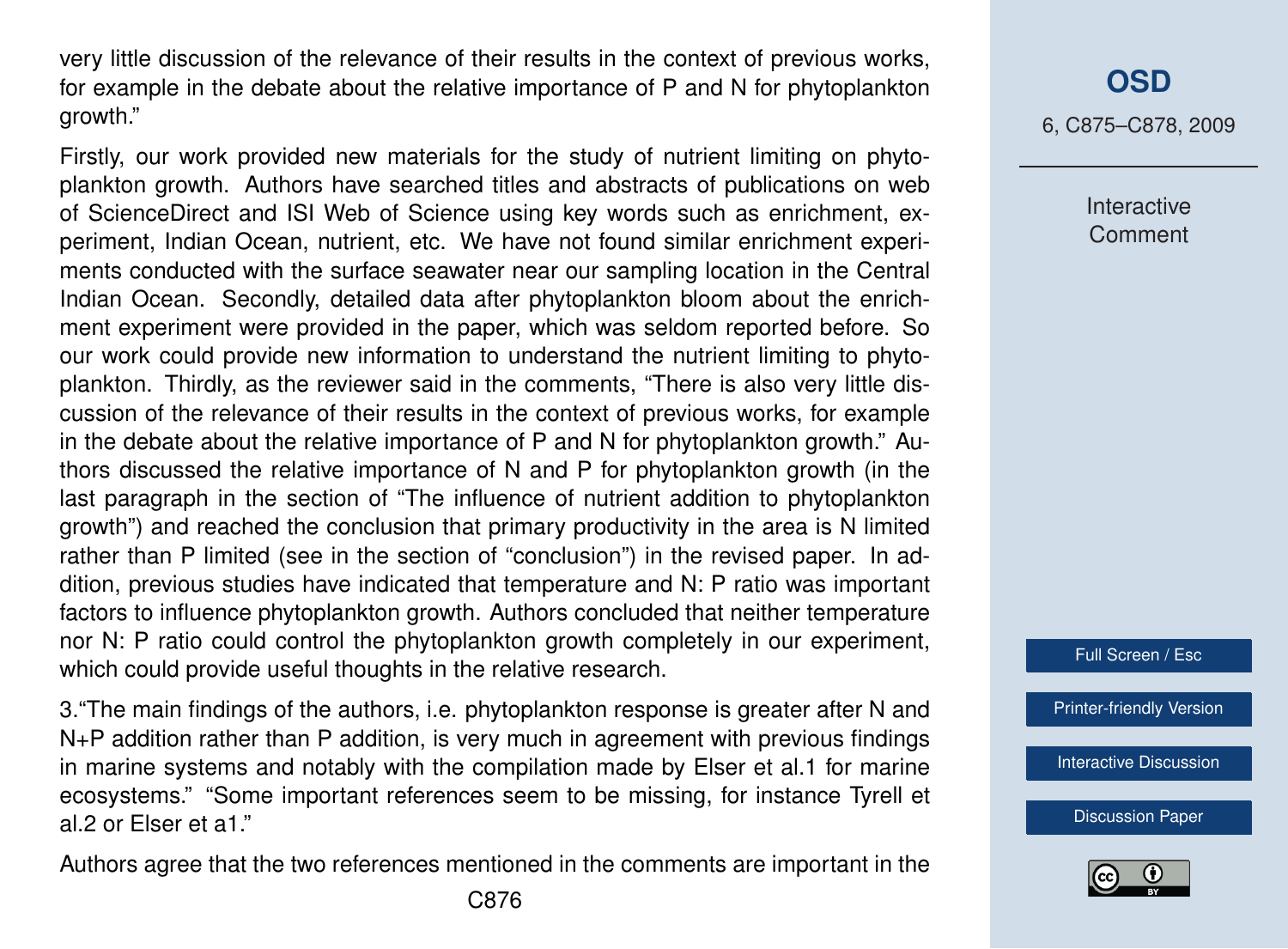relative research and supplement them in the revised paper.

4."Initial N:P ratio is low in B1 (ambient waters) and below the Redfield ratio: what does that mean? Could it be the effect of denitrification in the Arabian sea?"

The reason why the initial N: P ratio is low in ambient waters has not been discussed in detail in the paper, for the main purpose of our work was to investigate the limitation of nutrient to phytoplankton growth. Authors do not think the low N: P in the surface sea water was mainly caused by the denitrification in the Arabian Sea. There are mainly two reasons. One is that the sampling location (50.17 $\degree$ E, 37.81 $\degree$ S) for our experiment was far from the Arabian Sea, which is northwestern part of the Indian Ocean. For the other, although the northeast monsoon prevailed in the Indian Ocean when we sample the seawater, the winter monsoon current in the Arabian Sea is primarily a geostrophic current, with Ekman drift modulating it (see detail in D. Shankar, et al, 2002). With such current condition, it is difficult that the denitrification in the Arabian Sea has obvious effect on the nutrient condition of the seawater we sampled. Authors think the low N:P in the sampled surface seawater may be caused by the local phytoplankton growth or the seasonal variation, which need more in situ observation to judge. [D. Shankar, et al. The monsoon currents in the north Indian Ocean. Progress in Oceanography, 52, 63-120, 2002]

5."I am not convinced that the last figure (Fig. 4) shows adequately the absence of relationship between total growth and N:P ratio. I would rather draw a plot showing the average N:P or initial N:P ratio in each experiment compared to the average or cumulated phytoplankton growth. "

Think of the average N: P, Chlave (average of chlorophyll a concentration), and ChlBSP (chlorophyll a concentration when phytoplankton blooming) have been shown clearly in table 3, authors have not drawn a plot to show the relationship between phytoplankton growth and N:P ratio. And Figure 4 is mainly to show the results of the experiment like other figures. To discuss the relationship between them, authors compare the trends **[OSD](http://www.ocean-sci-discuss.net)**

6, C875–C878, 2009

Interactive Comment

Full Screen / Esc

[Printer-friendly Version](http://www.ocean-sci-discuss.net/6/C875/2009/osd-6-C875-2009-print.pdf)

[Interactive Discussion](http://www.ocean-sci-discuss.net/6/2649/2009/osd-6-2649-2009-discussion.html)